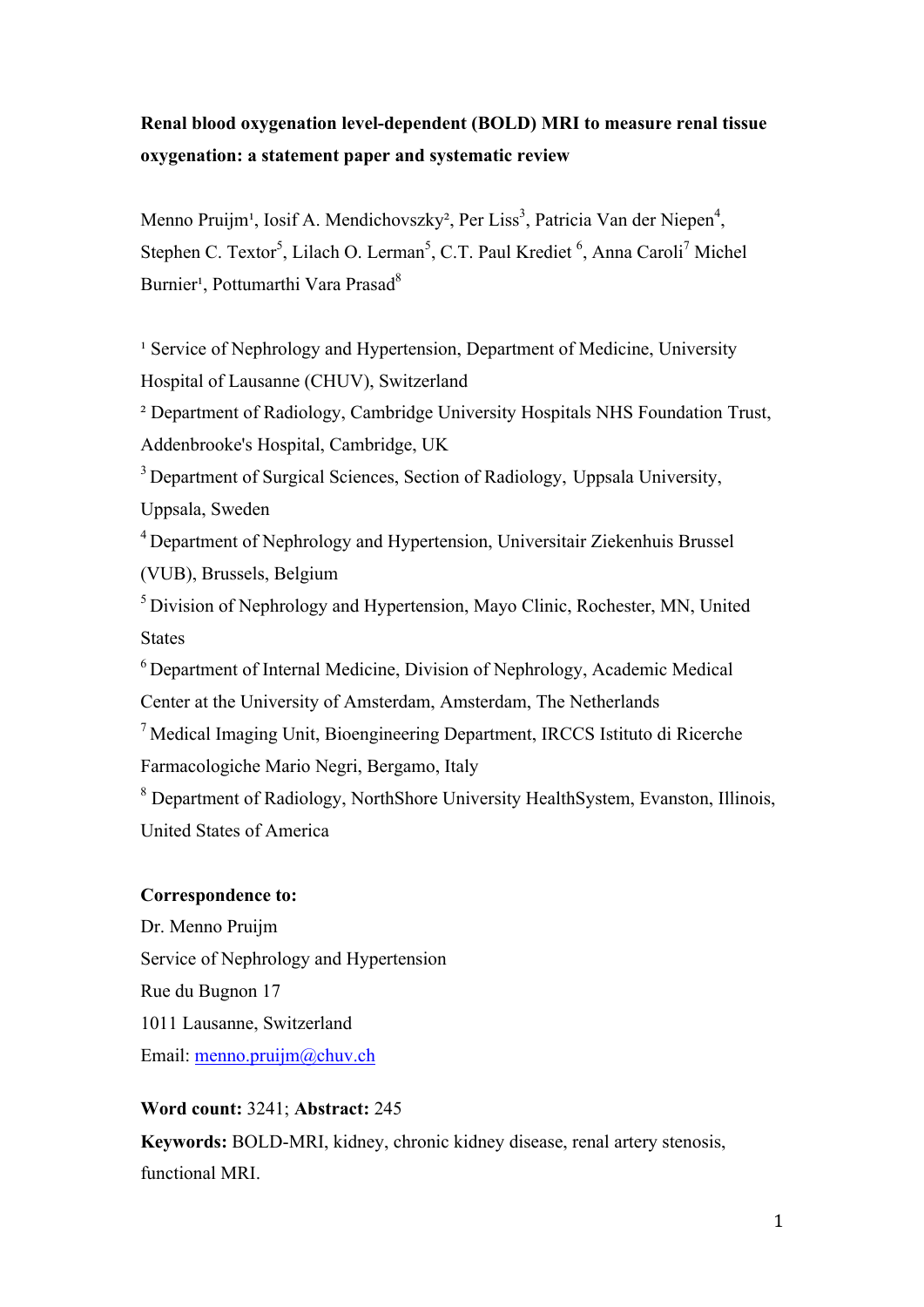#### **ABSTRACT**

Tissue hypoxia plays a key role in the development and progression of many kidney diseases. Blood oxygenation-level dependent MRI (BOLD-MRI) is the most promising imaging technique to monitor renal tissue oxygenation in humans. BOLD-MRI measures renal tissue deoxyhaemoglobin levels voxel by voxel. Increases in its outcome measure  $R2^*$  (transverse relaxation rate expressed as sec<sup>-1</sup>) correspond to higher deoxyhaemoglobin concentrations and suggest lower oxygenation, whereas decreases in R2\* indicate higher oxygenation. BOLD-MRI has been validated against micropuncture techniques in animals. Its reproducibility has been demonstrated in humans, provided that physiological and technical conditions are standardized. BOLD-MRI has shown that patients suffering from chronic kidney disease (CKD) or kidneys with severe renal artery stenosis have lower tissue oxygenation than controls. Additionally, CKD patients with the lowest cortical oxygenation have the worst renal outcome. Finally, BOLD-MRI has been used to assess the influence of drugs on renal tissue oxygenation, and may offer the possibility to identify drugs with nephroprotective or nephrotoxic effects at an early stage. Unfortunately, different methods are used to prepare patients, acquire MRI data and analyze the BOLD images. International efforts such as the COST action PARENCHIMA are aiming to harmonize this process, to facilitate the introduction of this technique in clinical practice in the near future.

This article represents an extensive overview of the studies performed in this field, summarizes the strengths and weaknesses of the technique, provides recommendations about patient preparation, image acquisition and analysis, and suggests clinical applications and future developments.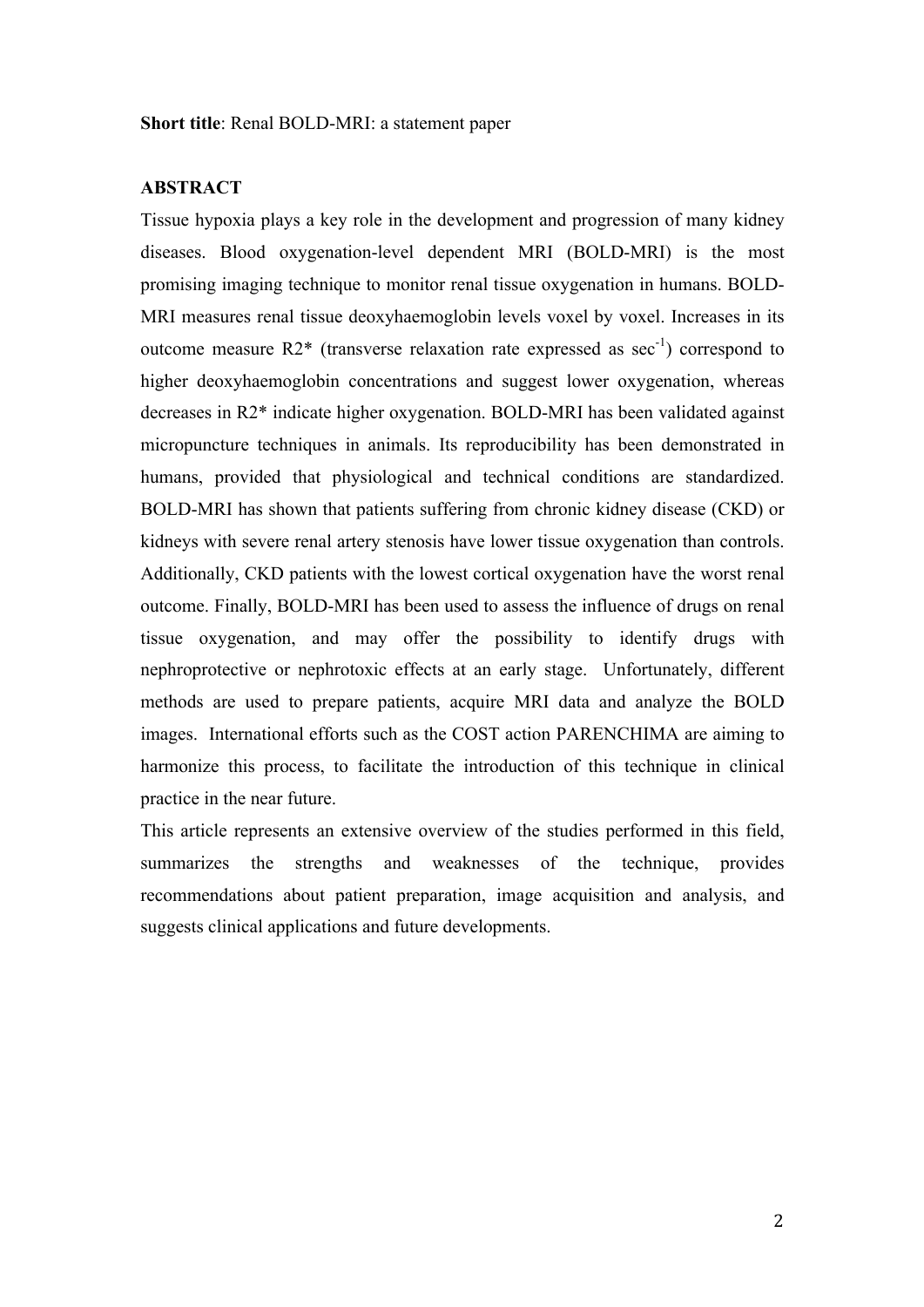### **INTRODUCTION**

Renal tissue ischemia is one of the main mechanisms leading to acute kidney injury and mounting evidence suggests that renal tissue hypoxia is a unifying factor in the development and progression of chronic kidney disease (CKD), irrespective of its cause<sup>1</sup>. Assessing renal tissue oxygenation in humans is therefore highly relevant to clinical practice. Blood oxygenation level-dependent Magnetic Resonance Imaging (BOLD-MRI) has become a widely used method to estimate renal tissue oxygenation, although its use is thus far largely restricted to the research setting.

This review paper, written by the COST action PARENCHIMA group, provides an overview of the technique and pitfalls of BOLD-MRI, as well as a summary of all renal BOLD-MRI studies performed in humans so far. These studies are summarized in tables under "Supplementary materials". This review paper also identifies gaps in knowledge and provides recommendations about patient preparation, image acquisition and analysis and possible clinical applications.

#### **METHODOLOGY**

A comprehensive search of PubMed and Ovid MEDLINE was performed using the following pre-defined MeSH terms: blood, oxygenation, magnetic resonance imaging (mri) and kidney (renal). Review articles or studies performed in animals were not included, except those that validated BOLD-MRI against directly measured renal tissue oxygenation (micropuncture). Renal cancer studies were excluded. Only original articles written in English and published in peer-reviewed journals before the 31<sup>st</sup> of December 2017 were selected and divided in five categories: validation of the technique, CKD, renal artery stenosis, transplantation and dietary/drug intervention. Each study is summarized in Excel tables (Supplementary materials).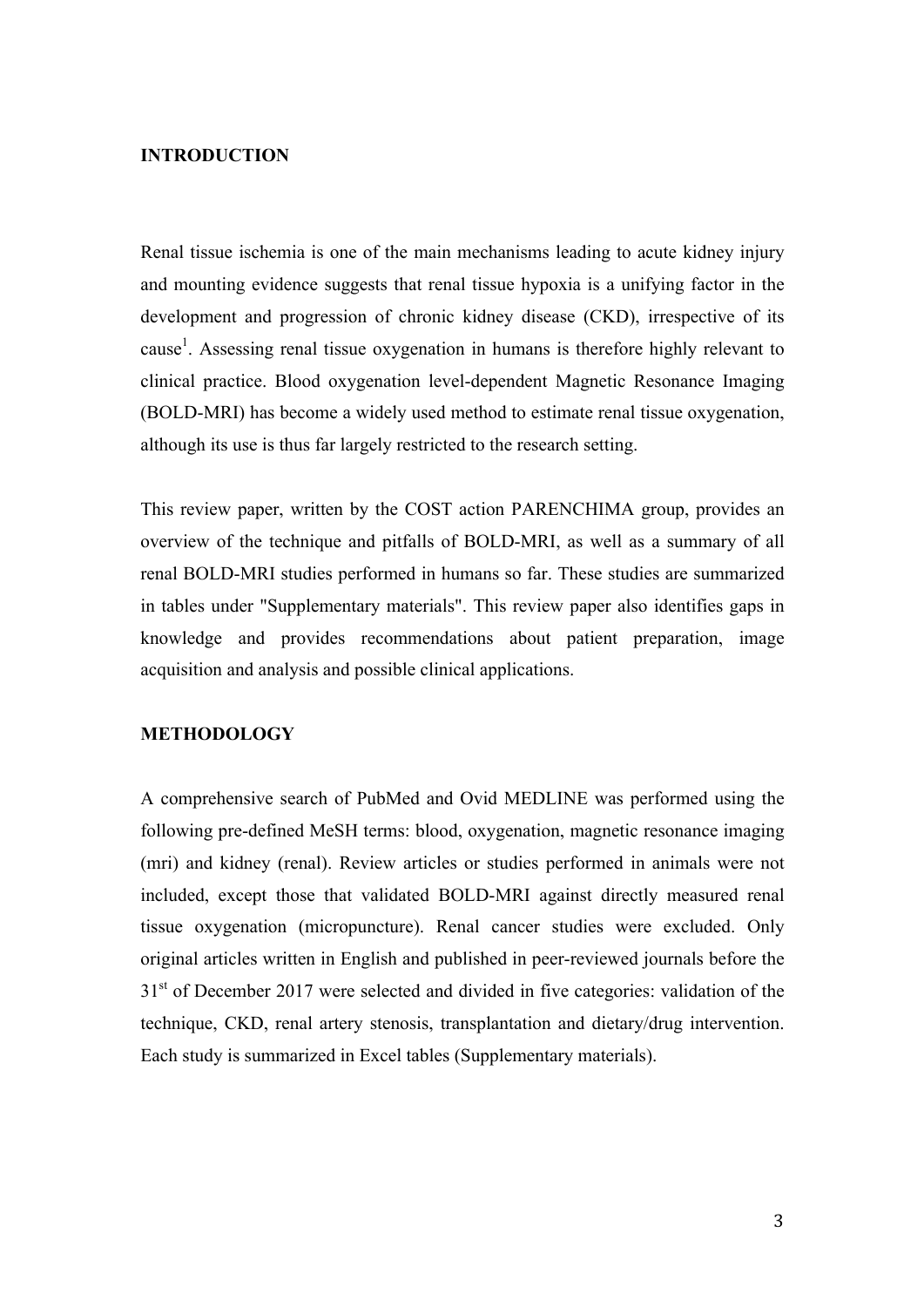## **PHYSIOLOGY OF RENAL TISSUE OXYGENATION AND PRINCIPLES OF BOLD-MRI**

Renal tissue oxygenation is the net balance between oxygen delivery and demand. Delivery depends on renal blood flow, haemoglobin levels, blood pH and oxygen saturation, whereas oxygen demand depends on tissue metabolic requirements and the oxygen-consuming active tubular transport of electrolytes<sup>2</sup>. Decreases in global renal blood flow do not necessarily lead to a reduction in oxygen delivery due to the presence of substantial arterio-venous shunting of oxygen that can vary according to metabolic needs. Inversely, an increase in renal blood flow (RBF) does not necessarily increase tissue oxygenation since it also leads, at constant filtration fraction (FF), to a higher glomerular filtration rate (GFR), higher amounts of filtered sodium and thus increased metabolic demands<sup>3</sup>. Together, these mechanisms tightly control renal tissue oxygenation. Despite the fact that each kidney receives  $\sim$ 10% of the cardiac output, local  $pO_2$  levels are low. Micropuncture studies in animals have measured tissue  $pO_2$  of around 40-50 mmHg in the cortex and as low as 10-20 mmHg in the inner medulla<sup>4</sup>. These  $pO_2$  levels are at the steep part of the oxygen dissociation curve for haemoglobin, meaning that small changes in local  $pO<sub>2</sub>$  lead to relatively large changes in the percentage of saturated haemoglobin.

BOLD-MRI uses the specific paramagnetic properties of deoxyhaemoglobin to assess renal tissue oxygenation. Its outcome measure is the so-called R2\* value, which varies inversely with local oxygenation. This apparent relaxation rate R2\* (or decay rate, defined as  $1/T2^*$  and expressed in sec<sup>-1</sup>) is measured voxel by voxel in each kidney by BOLD-MRI. The R2\* value of each voxel is influenced by microscopic inhomogeneities in the static magnetic field, largely due to the effect of deoxyhaemoglobin. As such, the decay rate R2\* in a voxel will be enhanced when the local deoxyhaemoglobin concentration is increased. Hence, assuming that blood  $pO<sub>2</sub>$ is in equilibrium with tissue  $pO_2$ , low R2<sup>\*</sup> values indicate high tissue oxygenation, while high  $R2^*$  values indicate low tissue oxygenation<sup>5</sup>.

BOLD-MRI is performed without the administration of contrast agents, which makes it attractive for patients with decreased renal function.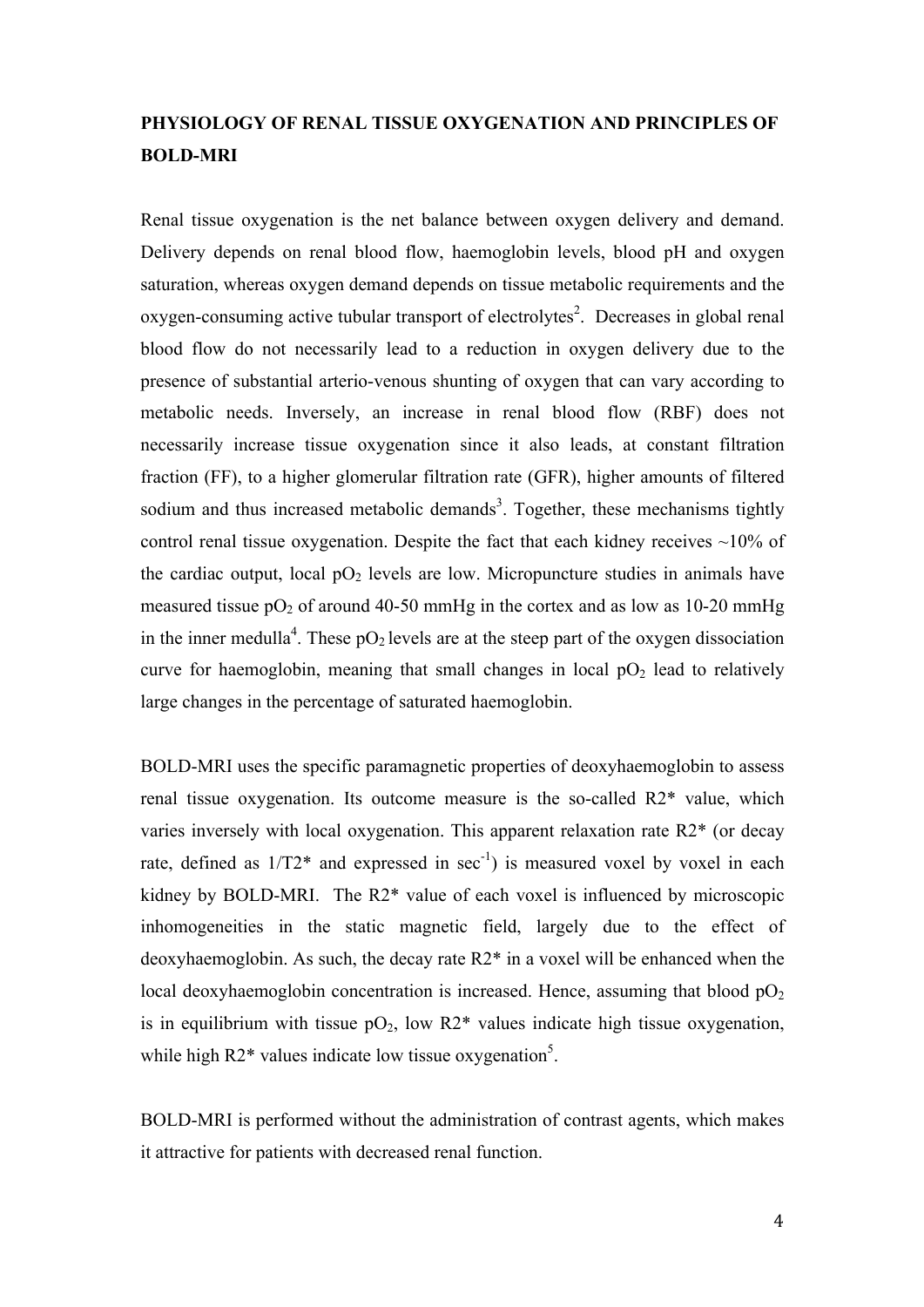#### **VALIDATION OF KIDNEY BOLD-MRI**

The aim of BOLD-MRI is to measure renal tissue oxygenation. The actual 'gold standard' for tissue oxygenation is direct measurement with micro-electrodes placed in the renal cortex and medulla. For obvious reasons, this is not possible in humans, and comparison with the gold standard has only been performed in animals.

In 1996 Prasad, Edelman and Epstein published their landmark paper on the feasibility of the evaluation of intrarenal oxygenation by BOLD MRI $<sup>6</sup>$ . They studied 7</sup> healthy young subjects and found, as expected, a decreased R2\* (indicating increased pO2) during administration of furosemide; this observation was in line with prior research using microelectrodes that had shown an increase in medullary  $pO<sub>2</sub>$  due to the furosemide-induced reduction in oxygen-consuming active electrolyte transport. In the subsequent years numerous authors confirmed the effects of furosemide both in  $pigs<sup>7</sup>$ , healthy humans and patients<sup>8</sup>.

Only a decade later (in 2005) Pedersen et al took up the challenge to quantitatively validate the technique<sup>7</sup>. They compared BOLD-MRI measurements in renal cortex and medulla to those of  $pO<sub>2</sub>$  electrodes inserted in the contralateral kidney of 8 anesthetized pigs. They were able to establish a linear relationship between measured  $pO_2$  and R2<sup>\*</sup> over the  $pO_2$  range of 0,2-10 kPa in both the cortex and the medulla. For the cortex this resulted in a pO<sub>2</sub> [kPa]=R2\* [1/s]-21/1.2 and for the medulla pO<sub>2</sub> = R2\*-25/1.7. A study performed by Warner et al (2011) tested the acute effects of furosemide and acetazolamide in four series of pigs (total n=21) with consecutive measurements of cortical and medullary oxygenation by BOLD-MRI and Clark electrodes  $5-7$  days apart<sup>9</sup>. They also found a linear relationship, namely  $pO_2[kPa] = R2* [1/s] - 20/1.3$  for the cortex and for the medulla  $pO_2 = R2*-20/1.5$ . The reported  $pO_2$  range was narrower than that of Pedersen et al., i.e. 3.1-7.6 kPa, which may explain some of the differences in calculated coefficients and Y-intercepts. Up to now the two independent studies by Pedersen et al and Warner et al serve as the most cited calibration data on renal BOLD-MRI<sup>7,9</sup>. Recently, Zhang and colleagues provided a method to relate R2\* measurements to blood and tissue  $pO_2$ .<sup>10</sup>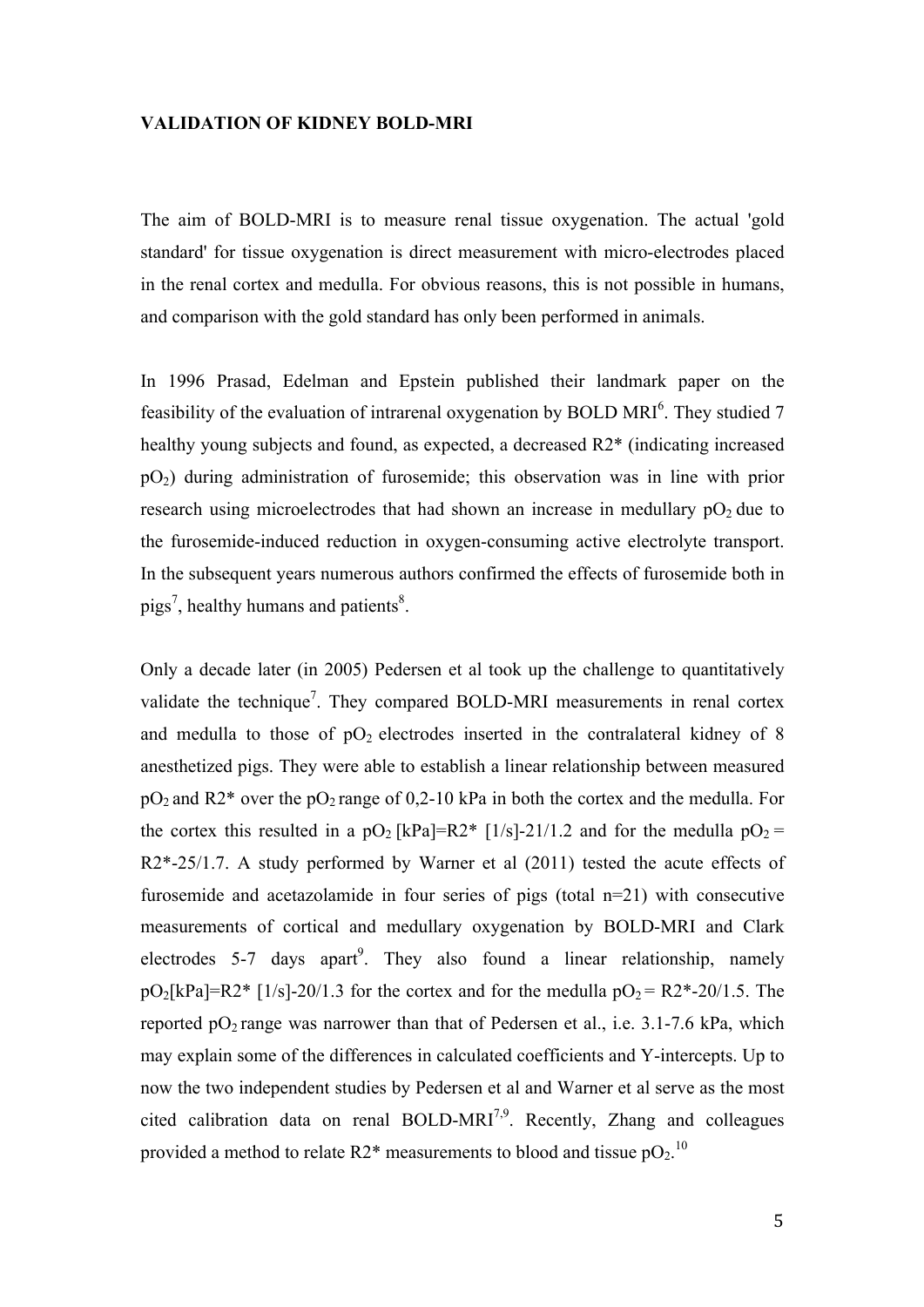So far, three studies have specifically assessed the reproducibility of BOLD-MRI in humans. All used the classical ROI technique for image analysis (see below). Li et al showed a  $\sim$ 12% coefficient of variation (CV) for day-to-day measurements in eight healthy subjects at  $1.5T<sup>11</sup>$ . Simon-Zoula et al evaluated the reproducibility in 18 healthy volunteers during three subsequent MRI-acquisition on a single day, with short interruptions between sessions<sup>12</sup>. They reported CVs of R2 $*$  values of 3 and 4% in the medulla and cortex, respectively. Khatir et al reported CVs of 8% for cortex and medulla in 11 CKD patients examined at 1-2 weeks interval, as compared to 5.6 and  $3.6\%$  in controls<sup>13</sup>.

#### **PATIENT PREPARATION**

Many factors may alter cortical and medullary R2\* values and should be taken into account. Prasad et al were the first to show that hydration status influences the BOLD-signal. They reported decreases up to 30% in medullary R2\* values after an acute oral water load of  $20$ ml/kg in young healthy volunteers<sup>14</sup>. Most BOLD-MRI studies therefore standardize water intake, although approaches differ: some perform BOLD-MRI after an overnight or four-hour fast<sup>15</sup> whereas others prescribe a constant hourly water intake, in general of 1.5 ml/kg/h<sup>16</sup>. A theoretical disadvantage of hydration is that differences in R2\* may be 'washed out' by hydration, but this only occurs at extreme water intake  $(-11)$  intake in 15 minutes)<sup>16</sup>. The clear advantage of hydration is its feasibility in patients; the authors therefore prefer standardized hydration protocols.

Dietary salt intake also influences R2\* values. This has been demonstrated in a crossover study that included young normotensive and untreated hypertensive male volunteers<sup>17</sup>. After five days of a low-salt diet, medullary  $R2^*$  values were significantly lower than after a five days high-salt diet. Despite the availability of these data in the literature, less than half of the published studies have controlled salt intake.

Furthermore, as expected, renal tissue oxygenation is influenced by carbogen and oxygen breathing<sup>18</sup>.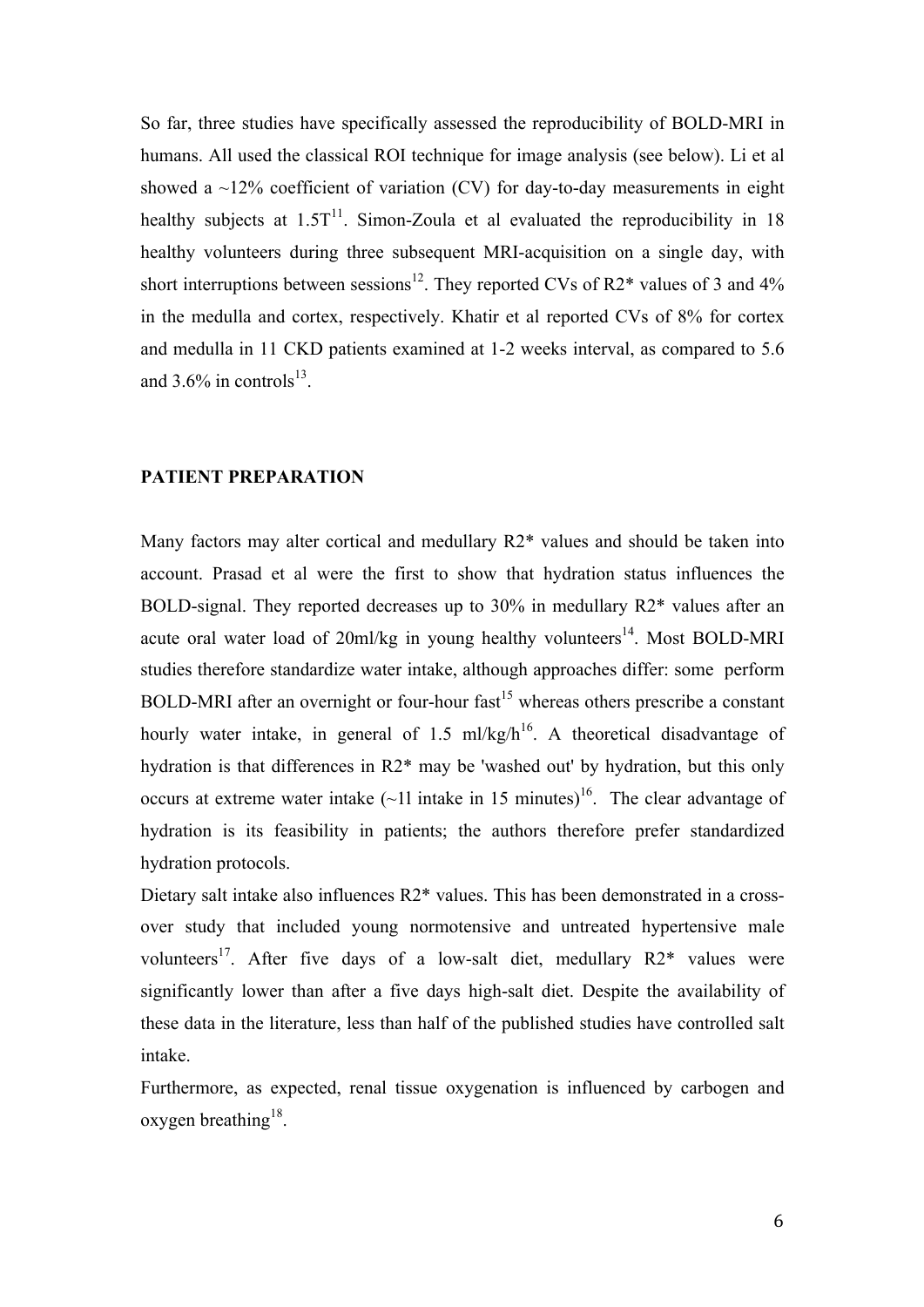Some questions concerning patient preparation remain unanswered. For example, no study has investigated whether there is a circadian rhythm in the BOLD-signal. Besides, plasma osmolality, pH and temperature (affecting  $O<sub>2</sub>$  dissociation), iron status (affecting tissue para-magnetic properties) and carbon monoxide levels (tobacco use) could all potentially affect the BOLD-MRI signal. None of the latter factors have been studied for this purpose yet. However, subjects are advised to avoid smoking prior to the MRI examination and a delay of 1-2 weeks is usually maintained in case of fever or intravenous (IV) iron perfusion.

#### **MRI ACQUISITION:**

The most common techniques used for human renal BOLD-MRI experiments are single shot echo planar imaging  $(EPI)^6$  and multiple gradient echo (GRE) imaging<sup>19</sup>. Almost all measurements are expiratory breath-hold acquisitions because T2<sup>\*</sup>weighted renal MRI is prone to motion artefacts. To date, all published studies of the human kidney have been performed at either 1.5 or 3 Tesla field strengths. The most recent publications show preference for 3T due to improved signal-to-noise ratio (SNR) and better  $T2^*$ -weighting secondary to  $T2^*$  shortening. R2\* increases with increasing field strength. For example, the R2\* value of the healthy medulla at 3T is almost twice the one acquired at 1.5 T. However, artefacts caused by bulk magnetic susceptibility (BMS) effects and water-fat chemical shift are also magnified at 3T field strengths, but remain at an acceptable level when compared to 1.5 T.

Single shot EPI is a robust approach to reduce motion artefacts and it offers the highest temporal resolution (<100 ms). Unfortunately, EPI is sensitive to BMS artefacts caused by the shape of the human body (organs) and by magnetic susceptibility variations within the body, sometimes leading to image blurring and geometrical distortions. Image distortions are amplified at higher magnetic field strengths, particularly in regions with poor magnetic field homogeneity. To address these challenges, two-dimensional multiple gradient recalled echo (2D mGRE) sequences with signal collection at multiple echoes after each excitation pulse have been introduced and are the most frequently used for renal R2\* mapping. Typically 8, 12, or 16 individual T2\* -weighted images of a single slice, corresponding to different echoes, are measured within a single breath-hold of about 17-20 sec. However, multislice 2D mGRE as well as 3D mGRE were also successfully implemented during a breath-hold of  $\leq 23$  s<sup>20</sup>. A detailed discussion of the acquisition parameters is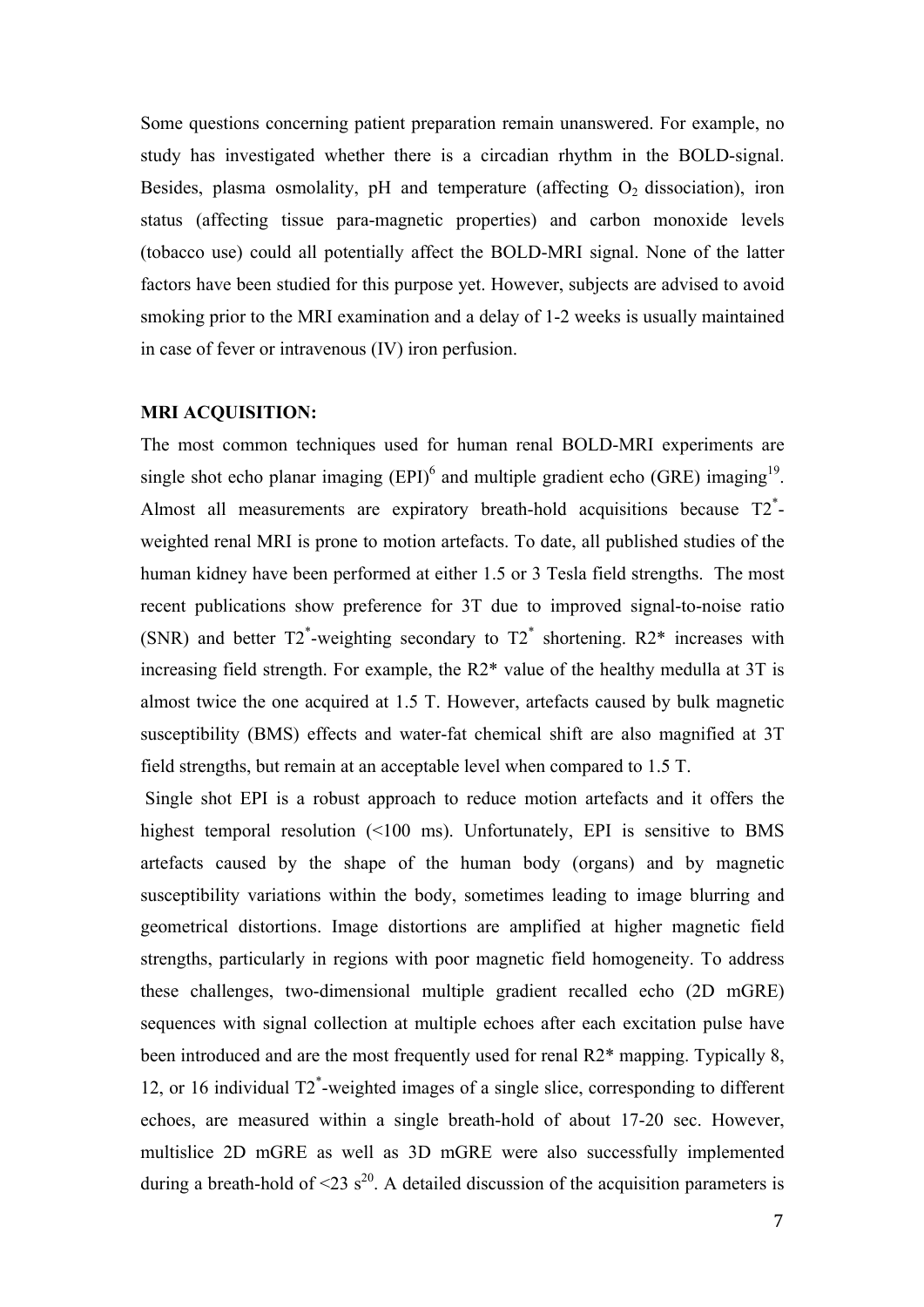beyond the scope of this article, and partly based on expert opinion. The acquisition parameters (repetition time [TR], echo time [TE] interval, acquisition voxel size, flip angle, receiver bandwidth) have to be carefully chosen to maintain the minimum SNR>2 necessary to avoid errors in T2\* fitting as the result of noise at higher TE. For more details, see Supplementary data, Table S1. It should be emphasized that the SNR>2 is critical for the robust assessment of the medulla. Both 2D mGRE as well as EPI sequences suffer from magnitude and phase variations between odd and even echoes due to different phases of water and fat signal components in renal tissue (inand out-phase effects). However, these artefacts are usually satisfactorily suppressed during mono-exponential least square fitting of  $T2^*$ .

Despite these improvements, it remains difficult to overcome all scanner-related and other non-renal factors that influence the BOLD-signal. This hampers the comparison of absolute R2\* values across sites. One way to partly overcome this limitation is to perform a dynamic test (IV furosemide for example) and assess the change in R2\* signal. Another way is the use of analysis techniques that are less dependent of the absolute R2\* values and focus more on relative changes in R2\* (TLCO and fractional tissue hypoxia technique).

### **IMAGE ANALYSIS:**

Four major methods have been used thus far to analyse the BOLD images and report the R2\* values: the region-of-interest (ROI) technique, the twelve-layer concentric objects (TLCO) or 'onion peel' technique, the fractional tissue hypoxia and the compartmental method. The basic principles, strengths and weaknesses of each technique are summarized in **Table 1**, and graphical examples are shown in **Figure 1.**

Several studies<sup>8,19,21,22</sup> have specifically assessed the inter-observer variability (image analysis of the same subject by two or more different observers) of these techniques. Piskunowicz et al reported inter-observer CVs with the ROI technique of 3.6 and 6.8% of cortical and medullary R2\* values in healthy volunteers, versus 5.7 and 12.5% in CKD. With the semi-automatic TLCO-technique, the same research group reported much lower CVs of 2.2, 2.0 and 3.1% in healthy, mild CKD and severe CKD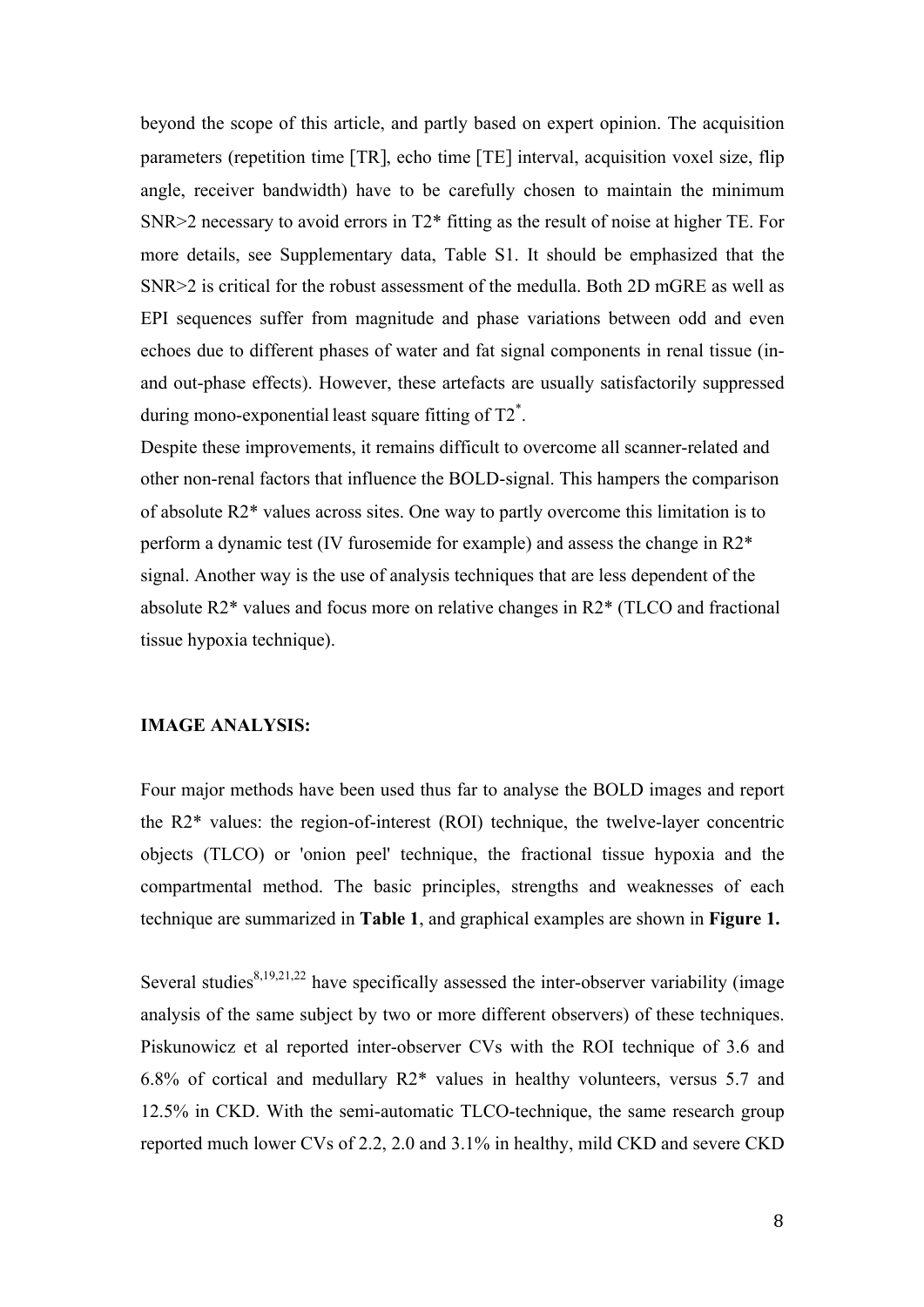groups<sup>21</sup>. Cox et al reported CVs of  $4.1\%$  in healthy volunteers with the compartmental method<sup>23</sup>.

Most authors agree that the ROI technique is reproducible and easy to use in subjects with (near) normal renal function (GFR), but unreliable in advanced CKD, due to its dependence of the human eye to distinguish cortex from medulla. In CKD, the TLCO technique has the lowest inter-observer variability, whereas the fractional hypoxia technique is mostly used in patients suffering from renal artery stenosis. The compartmental method needs confirmation in CKD patients.

#### **MAIN RESULTS OF CLINICAL STUDIES:**

#### Chronic Kidney Disease

According to the chronic hypoxia hypothesis, renal tissue hypoxia is an unifying pathway in the development and progression of CKD, irrespective of its cause<sup>1</sup>. Many animal studies support this hypothesis and intra-renal microelectrodes have indeed measured decreased local tissue  $pO_2$  in several experimental models of  $CKD^{24,25}$ .

Initially, numerous BOLD-MRI studies in humans failed to confirm the hypoxia hypothesis $16,26$ . This was probably due to the lack of standardized patient preparation, suboptimal study designs, low field strength (1.5 T) and the use of the small ROI technique that is characterized by high inter-observer variability in CKD. Recent studies performed under standardized conditions and high field strength (3.0T) have reported higher cortical  $R2^*$  values in CKD compared to controls<sup>8,27</sup>. Of note, most studies have not measured renal blood flow, which complicates the interpretation of the results. In this respect, van der Bel et al have shown that R2\* values correlate strongly with the FF (GFR/effective renal plasma flow) in healthy volunteers, and they recommend performing simultaneous BOLD-MRI and phase contrast MRI to measure RBF in the renal artery<sup>28</sup>.

This field was also hampered by the lack of prospective studies, but this has recently changed with the publication of Pruijm et al. In their cohort of 112 CKD patients, 47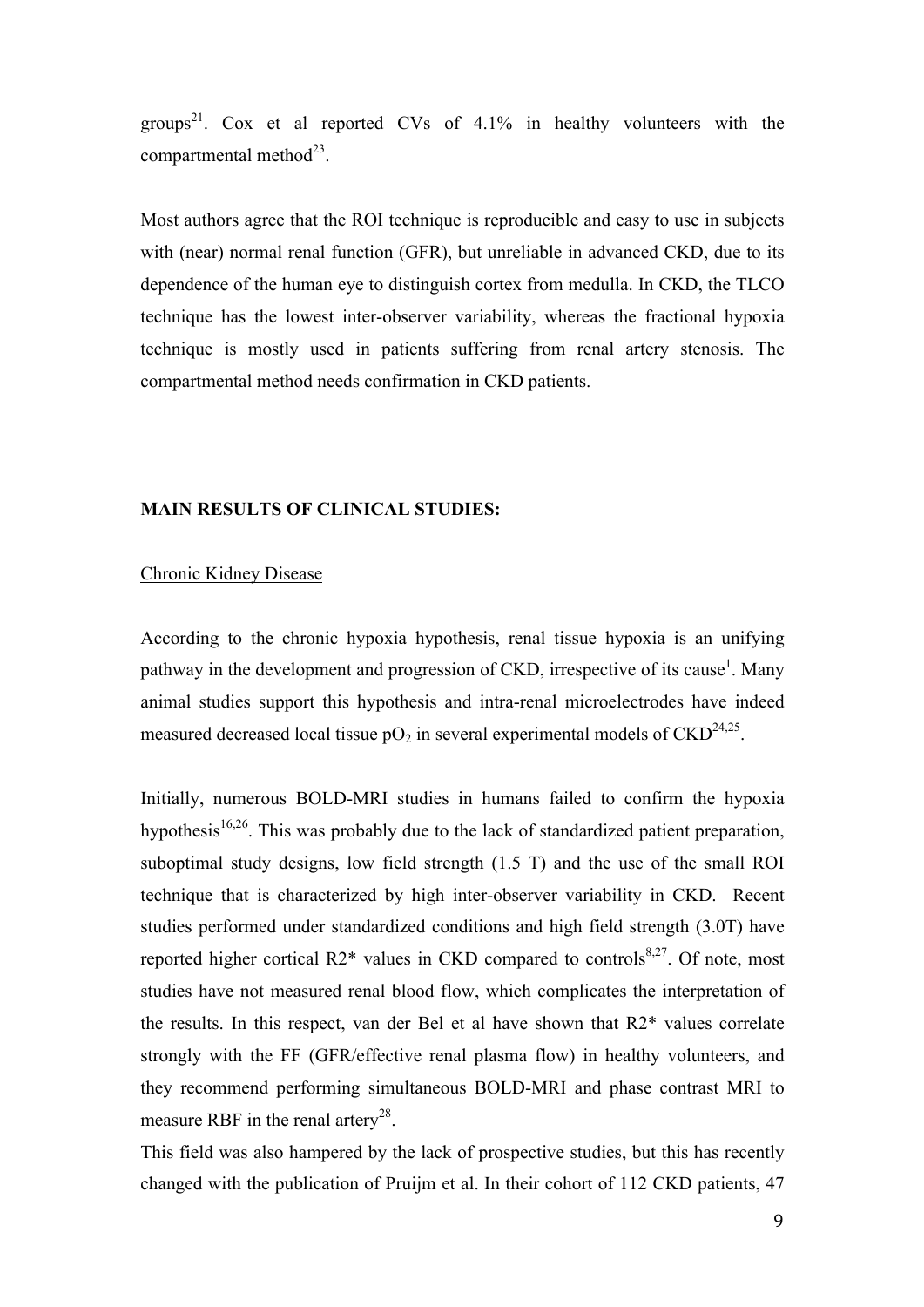hypertensives and 24 healthy controls, CKD patients with high R2<sup>\*</sup> values (>90th percentile) had a faster yearly eGFR decline and needed more often renal replacement therapy than those with lower  $R2^*$  values<sup>29</sup>. This study strongly supports the hypoxia hypothesis and opens the door to more widespread implementation of renal BOLD-MRI in the clinical care for CKD patients.

## Renal artery stenosis and arterial hypertension

The decrease in RBF that characterizes renal artery stenosis (RAS) makes BOLD-MRI particularly suitable to probe tissue oxygenation in the post-stenotic kidney. Studies in swine models of acute<sup>30</sup> and chronic<sup>9</sup> reductions in RBF have confirmed that BOLD-MRI is capable of detecting changes in renal oxygenation that were independently confirmed using implanted oxygen electrodes. Studies in human subjects with over 60% obstruction of the renal artery have enabled the determination of the hemodynamic significance of the stenosis. Interestingly, cortical and medullary R2\* values were preserved in many patients with moderate obstructions of the renal artery, despite a fall in stenotic kidney RBF and GFR by  $30-35\%$ <sup>31</sup>. This finding is consistent with observed adaptability of human kidneys to moderate reductions of RBF. Repeat measurements three months later showed that their R2\* values remained highly stable $32$ . Blunted responses to the loop diuretic furosemide in these kidneys suggested that preservation of tissue oxygenation was associated with attenuated active solute transport activity and thereby oxygen consumption.

However, kidneys distal to severe luminal obstructions showed more pronounced hypoxia<sup>33</sup> with increased tissue injury, interstitial fibrosis and inflammation $34$ . The degree of renal hypoxia by BOLD-MRI in those stenotic kidneys correlated directly with the severity of fall in single-kidney RBF and serum injury biomarkers in the draining renal vein $^{32,35}$ .

The ability of BOLD-MRI to monitor therapeutic interventions has been shown in groups of patients with RAS receiving autologous mesenchymal stem cells into stenotic kidneys<sup>36</sup> or pretreated with a mitochondrial targeted peptide before undergoing renal revascularization<sup>37</sup>. In both studies, a fall in  $R2*3$  months after treatment was associated with a modest increase in cortical perfusion. It should be emphasized that physiological changes in renal work may limit the ability to detect changes in R2\*. For example, in subjects with high-grade renal artery occlusion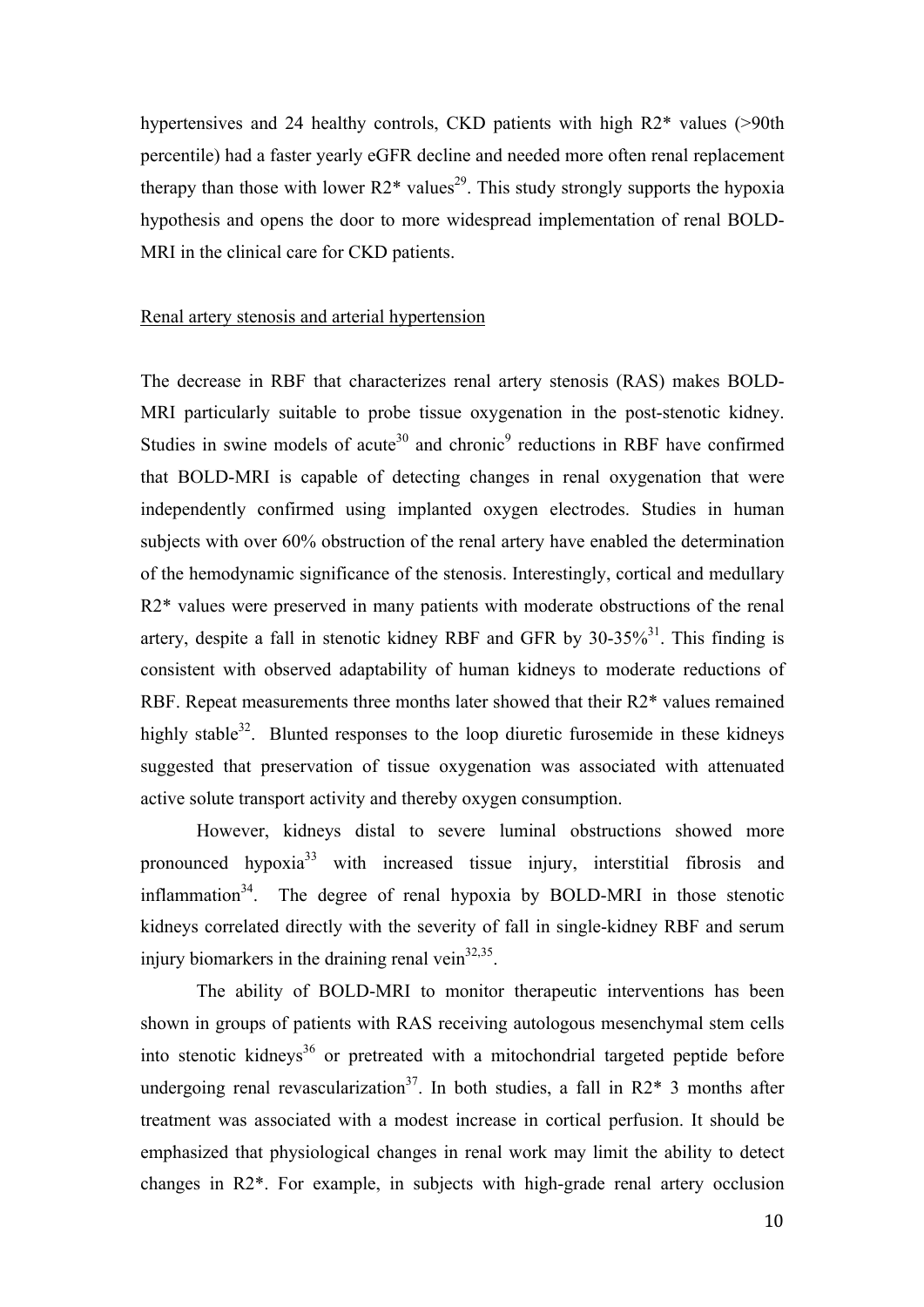cortical and medullary R2\* levels may appear normal due to complete lack of glomerular filtration and solute transport<sup>38</sup>. Some authors therefore propose interpretation of BOLD measurements in correlation with parenchymal renal volume and stenotic kidney GFR (measured by isotope renography) to derive a biomarker that may predict a positive renal functional response to revascularization<sup>39</sup>.

Taken together, severe RAS may be characterized by either marked renal hypoxia consistent with tissue injury, and/or abolished response to furosemide, suggesting minimal residual blood flow to the kidney. BOLD-MRI may be able to assist clinical evaluation of RAS, but more data are needed to achieve clinically relevant advances.

#### Transplantation

In 2005, Sadowski et al showed the feasibility of using BOLD-MRI in acute renal transplant rejection<sup>40</sup>. These authors found lower medullary  $R2^*$  values in the acute rejection group compared to normally functioning transplants and transplants with acute tubular necrosis (ATN), while cortical R2\* values were higher in ATN compared to the other groups. These observations were confirmed by several subsequent studies and the medullary-to-cortical R2\* ratio has since been proposed as a marker to distinguish between these entities<sup> $41,42$ </sup>. The technique has been proven to be reproducible in subjects with good allograft function and its highest value appears to lie in differentiating stable well-functioning allografts from acute rejection, especially when decreased  $T2^*$  values are measured in both the medulla and cortex<sup>43</sup>. BOLD-MRI has also been combined with perfusion and diffusion-weighted MRI to better understand the natural evolution of transplanted kidneys, their degree of fibrosis as well as the episodes of rejection / acute tubular necrosis that may occur when patients are followed over time<sup>44</sup>.

#### Drugs and Diet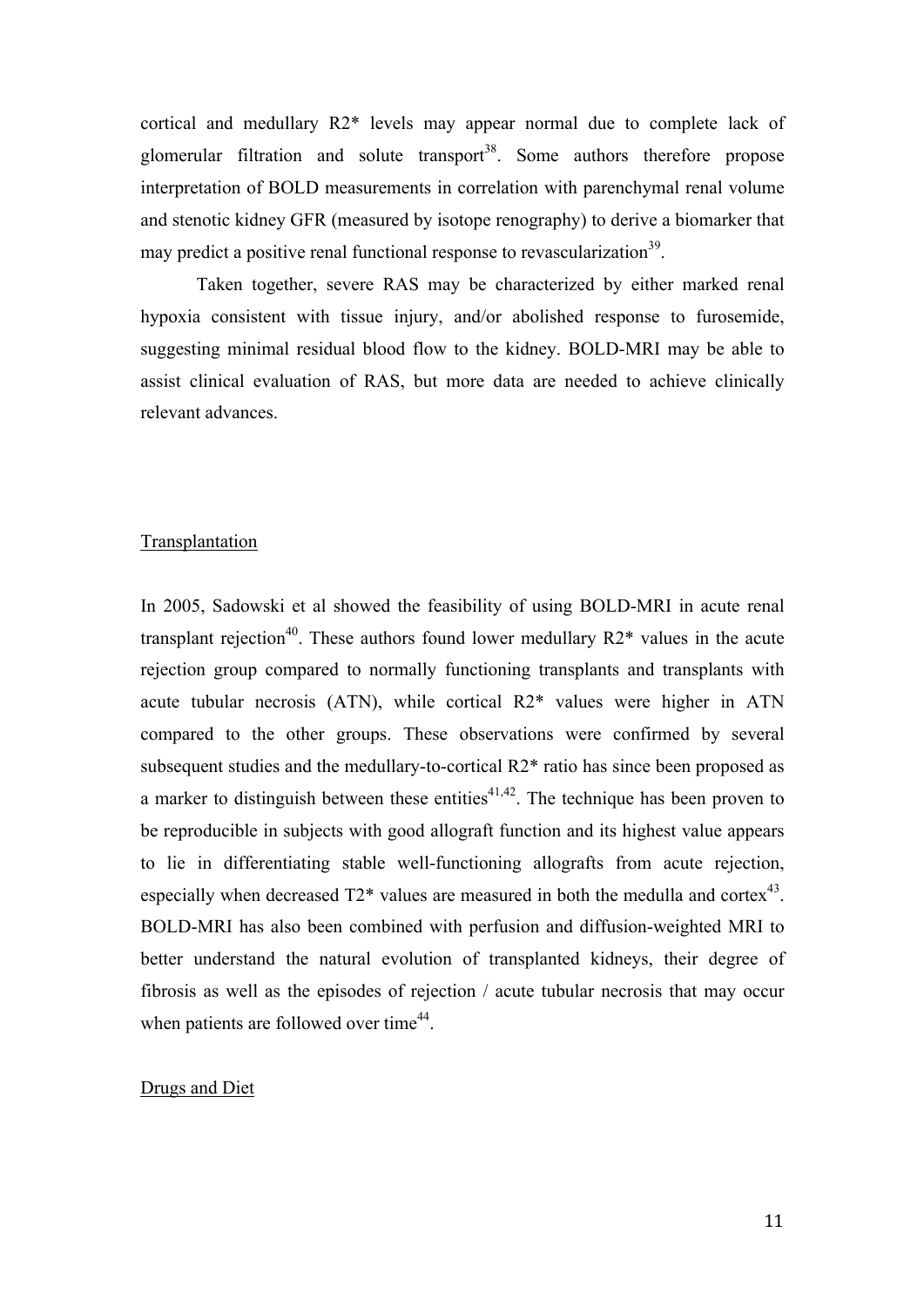BOLD-MRI is well suited for monitoring changes following acute dietary and/or pharmacologic manipulation. There are numerous reports evaluating different drugs or diets and the supplementary tables provide representative examples. Below is a brief discussion summarizing drug studies to date.

As mentioned, intravenous furosemide leads to an acute decrease in medullary R\* values and the response to furosemide is currently used as a functional parameter in studies with  $\text{CKD}^{16}$  and  $\text{RAS}^{38}$ .

Drugs that modulate the renin-angiotensin system are commonly used by renal patients and have been shown to decrease R2\* values in most but not all studies. Patients taking beta blockers showed lower R2\* values compared to those that do not<sup>45</sup>. Inversely, increases in R2 $*$  have been observed after the infusion of angiotensin  $II<sup>46</sup>$ . In addition, one could observe indirect effects of cyclooxygenase inhibitors resulting in blunted response to water-loading in healthy young individuals<sup>14</sup>

Overall, there is good experience to date in evaluating effects of several drugs and diets with renal BOLD-MRI. Acute drug effects on renal oxygenation may provide early insights in the mode of action of these drugs and their potential nephrotoxic/ protective effects.

#### **DISCUSSION AND CONCLUSION**

Overall, BOLD-MRI is a powerful tool to evaluate tissue oxygenation within the kidneys in humans. The method has been validated against the gold standard (direct measurement of tissue  $pO_2$ ) in animal studies, although more studies would be welcome. The possibility to report per-kidney values is of particular interest for patients with RAS. Huge technical progress has been achieved that has resulted in reduced acquisition times (~5-15 minutes) and semi-automatic analysis protocols. However, the current lack of head-to-head comparison with the gold standard in humans remains the main limitation of the technique.

Recent proof-of concept BOLD-MRI studies in CKD patients have provided strong arguments in favor of the chronic hypoxia hypothesis $8,27$ , and one study has illustrated its potential to predict renal function decline<sup>29</sup>. BOLD-MRI provides a wealth of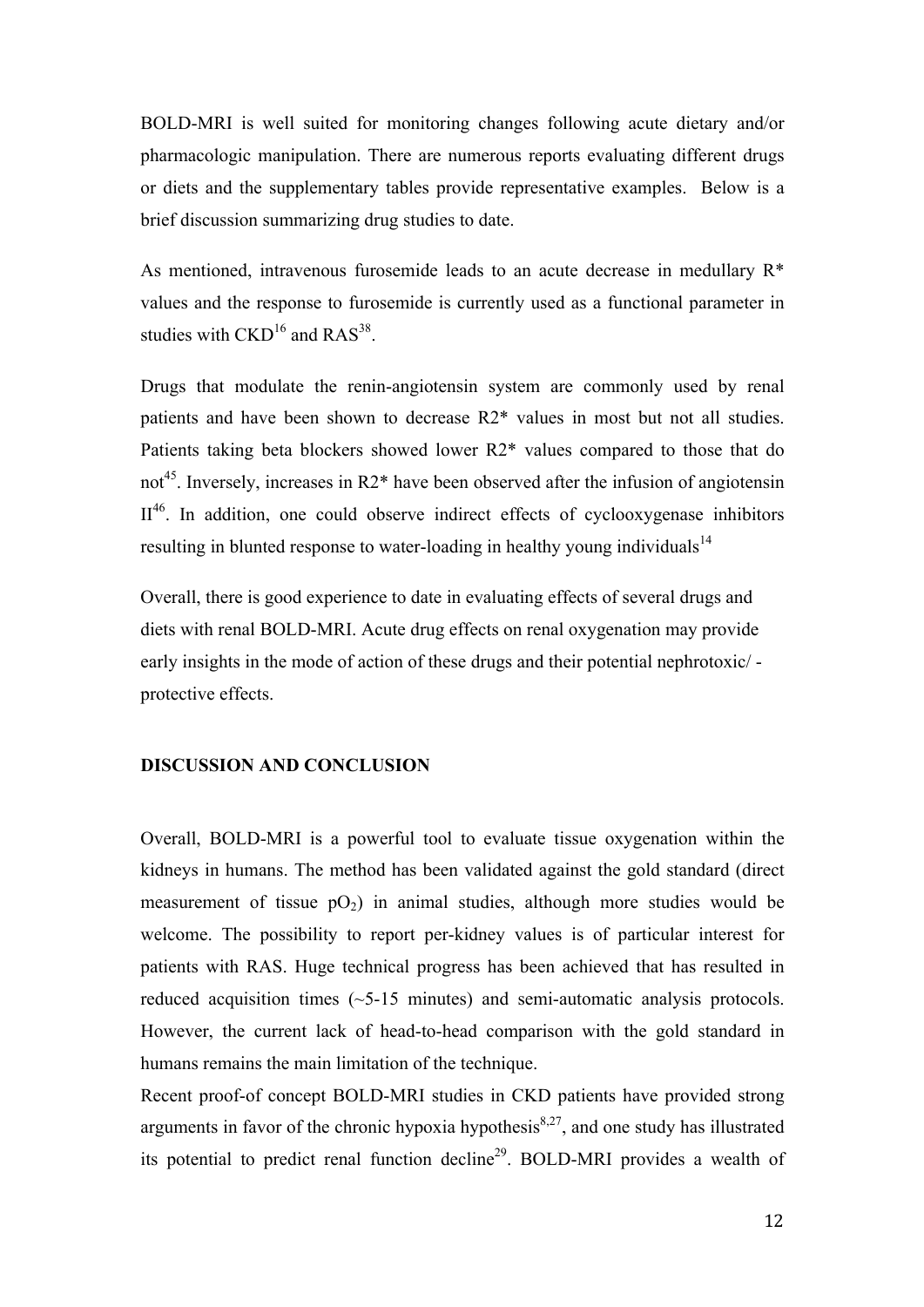information in patients with severe vascular disease, although interpretation of the results is difficult, and combination with measures of RBF, GFR, or tissue injury will clearly increase its usefulness.

BOLD-MRI is also a powerful tool to gain insight into the renal effects of drugs, thanks to the ability to repeat the exam as often as needed without side effects or ionizing radiation burden. In this regard, BOLD-MRI is of interest to pharmaceutical companies, since it has the potential to identify possible nephrotoxic or nephroprotective properties of drugs at an early stage. The information obtained with BOLD-MRI is increased when used in combination with other MRI modalities that are able to assess RBF (phase contrast, arterial spin labelling [ASL]), oedema or tissue fibrosis (diffusion-weighted imaging [DWI],  $T_1$  mapping), as discussed elsewhere in this NDT Supplement (Selby et al, 2018). However, further standardization is needed, especially when it comes to patient preparation and image analysis. The recommended way to perform BOLD-MRI, depending on the research question and the examined patient group, is summarized in Table 2. This statement is based on the available literature and expert opinion, and may therefore be subject to change in the future.

In conclusion, BOLD-MRI has come a long way and is almost ready for prime time; international collaborations such as the on-going COST action PARECHIMA offer unique opportunities to accelerate its entrance in to clinical practice, most likely in combination with other functional MRI modalities within a single MRI session.

#### **Acknowledgements:**





COST is supported by the Horizon 2020 Framework Programme of the European Union.

This article is based upon work from COST Action Magnetic Resonance Imaging Biomarkers for Chronic Kidney Disease (PARENCHIMA), supported by COST (European Cooperation in Science and Technology), www.cost.eu



COST Action CA16103 www.renalmri.org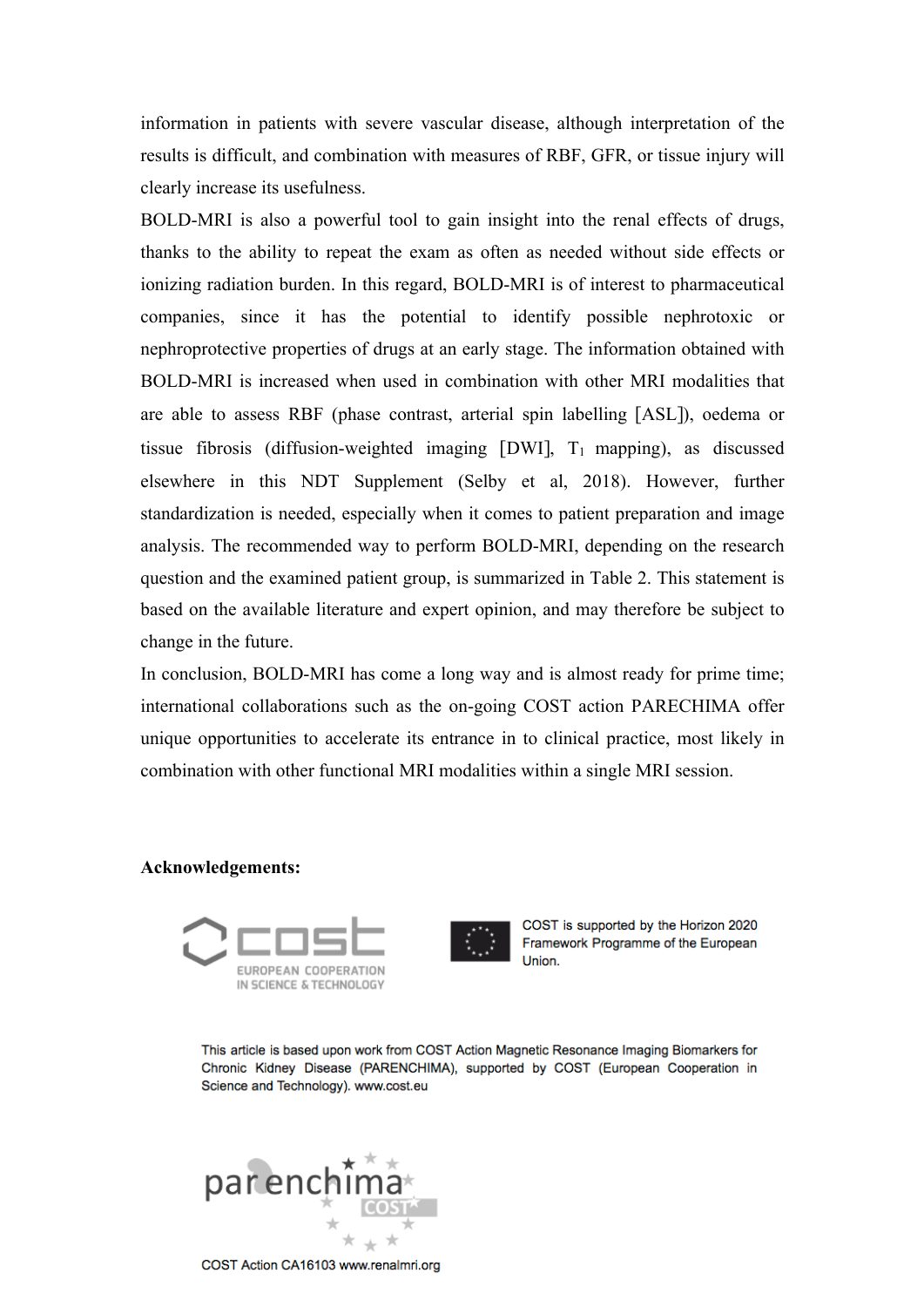## **Funding:**

MP is supported by a grant from the Swiss National Science Foundation (FN 320030- 169191), and PVP by a grant from the National Institutes of Health (R01DK093793).

## **References:**

1. Fine LG, Orphanides C, Norman JT. Progressive renal disease: the chronic hypoxia hypothesis. *Kidney Int Suppl* 1998; 65:S74-8.

2. Neugarten J. Renal BOLD-MRI and assessment for renal hypoxia. *Kidney Int* 2012; 81:613-4.

3. Hansell P, Welch WJ, Blantz RC, Palm F. Determinants of kidney oxygen consumption and their relationship to tissue oxygen tension in diabetes and hypertension. *Clin Exp Pharmacol Physiol* 2013; 40:123-37.

4. Aukland K, Krog J. Renal oxygen tension. *Nature* 1960; 188:671.

5. Pruijm M, Milani B, Burnier M. Blood Oxygenation Level-Dependent MRI to Assess Renal Oxygenation in Renal Diseases: Progresses and Challenges. *Front Physiol* 2016; 7:667.

6. Prasad PV, Edelman RR, Epstein FH. Noninvasive evaluation of intrarenal oxygenation with BOLD MRI. *Circulation* 1996; 94:3271-5.

7. Pedersen M, Dissing TH, Morkenborg J, et al. Validation of quantitative BOLD MRI measurements in kidney: application to unilateral ureteral obstruction. *Kidney Int* 2005; 67:2305-12.

8. Milani B, Ansaloni A, Sousa-Guimaraes S, et al. Reduction of cortical oxygenation in chronic kidney disease: evidence obtained with a new analysis method of blood oxygenation level-dependent magnetic resonance imaging. Nephrol Dial Transplant 2017;32:2097-2105.

9. Warner L, Glockner JF, Woollard J, et al. Determinations of renal cortical and medullary oxygenation using blood oxygen level-dependent magnetic resonance imaging and selective diuretics. *Invest Radiol* 2011; 46:41-7.

10. Zhang JL, Morrell G, Rusinek H, et al. Measurement of renal tissue oxygenation with blood oxygen level-dependent MRI and oxygen transit modeling. Am J Physiol Renal Physiol 2014; 306:F579-87.

11. Li LP, Storey P, Pierchala L, et al. Evaluation of the reproducibility of intrarenal R2<sup>\*</sup> and DeltaR2<sup>\*</sup> measurements following administration of furosemide and during waterload. *J Magn Reson Imaging* 2004; 19:610-6.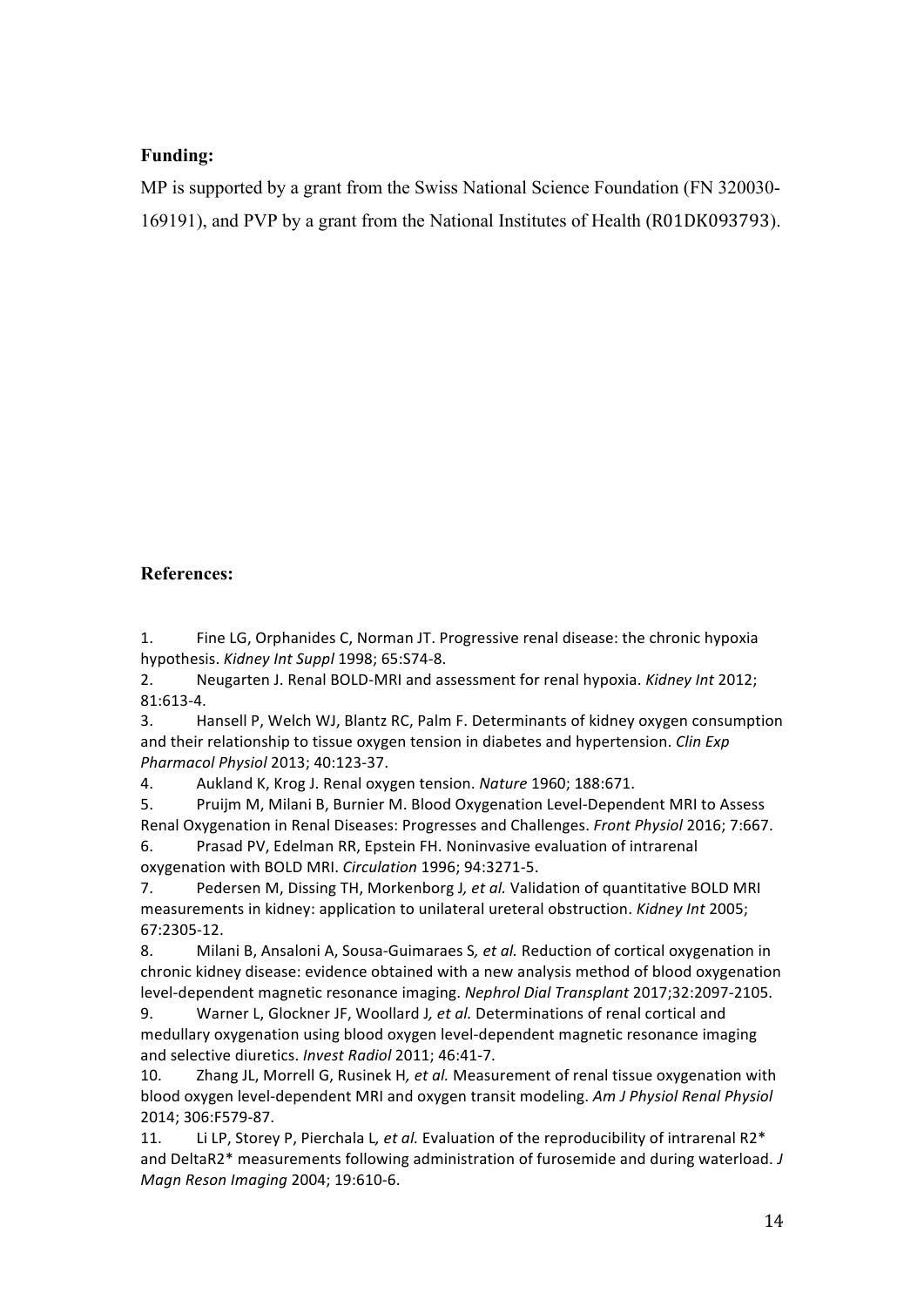12. Simon-Zoula SC, Hofmann L, Giger A, et al. Non-invasive monitoring of renal oxygenation using BOLD-MRI: a reproducibility study. *NMR Biomed* 2006; 19:84-9.

13. Khatir DS, Pedersen M. Jespersen B. Buus NH. Reproducibility of MRI renal artery blood flow and BOLD measurements in patients with chronic kidney disease and healthy controls. *J Magn Reson Imaging* 2014; 40:1091-8.

14. Prasad PV, Epstein FH. Changes in renal medullary pO2 during water diuresis as evaluated by blood oxygenation level-dependent magnetic resonance imaging: effects of aging and cyclooxygenase inhibition. *Kidney Int* 1999; 55:294-8.

15. Manotham K, Ongvilawan B, Urusopone P, et al. Angiotensin II receptor blocker partially ameliorated intrarenal hypoxia in chronic kidney disease patients: a pre-/post-study. *Intern Med J* 2012; 42:e33-7.

16. Pruijm M, Hofmann L, Piskunowicz M, et al. Determinants of renal tissue oxygenation as measured with BOLD-MRI in chronic kidney disease and hypertension in humans. *PLoS One* 2014; 9:e95895.

17. Pruijm M, Hofmann L, Maillard M, et al. Effect of sodium loading/depletion on renal oxygenation in young normotensive and hypertensive men. *Hypertension* 2010; 55:1116-22. 18. Boss A, Martirosian P, Jehs MC, *et al.* Influence of oxygen and carbogen breathing on renal oxygenation measured by T2\*-weighted imaging at 3.0 T. *Nmr in Biomedicine* 2009; 22:638-45.

19. Thacker JM, Li LP, Li W, et al. Renal Blood Oxygenation Level-Dependent Magnetic Resonance Imaging: A Sensitive and Objective Analysis. *Invest Radiol* 2015; 50:821-7.

20. Tumkur SM, Vu AT, Li LP, Pierchala L, Prasad PV. Evaluation of intra-renal oxygenation during water diuresis: a time-resolved study using BOLD MRI. *Kidney Int* 2006; 70:139-43.

21. Piskunowicz M, Hofmann L, Zuercher E, et al. A new technique with high reproducibility to estimate renal oxygenation using BOLD-MRI in chronic kidney disease. *Magn Reson Imaging* 2015; 33:253-61.

22. Ebrahimi B, Gloviczki M, Woollard JR, et al. Compartmental analysis of renal BOLD MRI data: introduction and validation. *Invest Radiol* 2012; 47:175-82.

23. Cox EF, Buchanan CE, Bradley CR, et al. Multiparametric Renal Magnetic Resonance Imaging: Validation, Interventions, and Alterations in Chronic Kidney Disease. *Front Physiol* 2017; 8:696.

24. Manotham K, Tanaka T, Matsumoto M, et al. Evidence of tubular hypoxia in the early phase in the remnant kidney model. *J Am Soc Nephrol* 2004; 15:1277-88.

25. Norman JT, Stidwill R, Singer M, Fine LG. Angiotensin II blockade augments renal cortical microvascular pO2 indicating a novel, potentially renoprotective action. *Nephron Physiol* 2003; 94:p39-46.

26. Michaely HJ, Metzger L, Haneder S, et al. Renal BOLD-MRI does not reflect renal function in chronic kidney disease. *Kidney Int* 2012; 81:684-9.

27. Prasad PV, Thacker J, Li LP, et al. Multi-Parametric Evaluation of Chronic Kidney Disease by MRI: A Preliminary Cross-Sectional Study. *PLoS One* 2015; 10:e0139661.

28. van der Bel R, Coolen BF, Nederveen AJ, et al. Magnetic Resonance Imaging-Derived Renal Oxygenation and Perfusion During Continuous, Steady-State Angiotensin-II Infusion in Healthy Humans. *J Am Heart Assoc* 2016; 5:e003185.

29. Pruijm M, Milani B, Pivin E, et al. Reduced cortical oxygenation predicts a progressive decline of renal function in patients with chronic kidney disease. *Kidney Int* 2018. 30. Warner L, Gomez SI, Bolterman R, et al. Regional decreases in renal oxygenation during graded acute renal arterial stenosis: a case for renal ischemia. Am J Physiol Regul *Integr Comp Physiol* 2009; 296:R67-R71.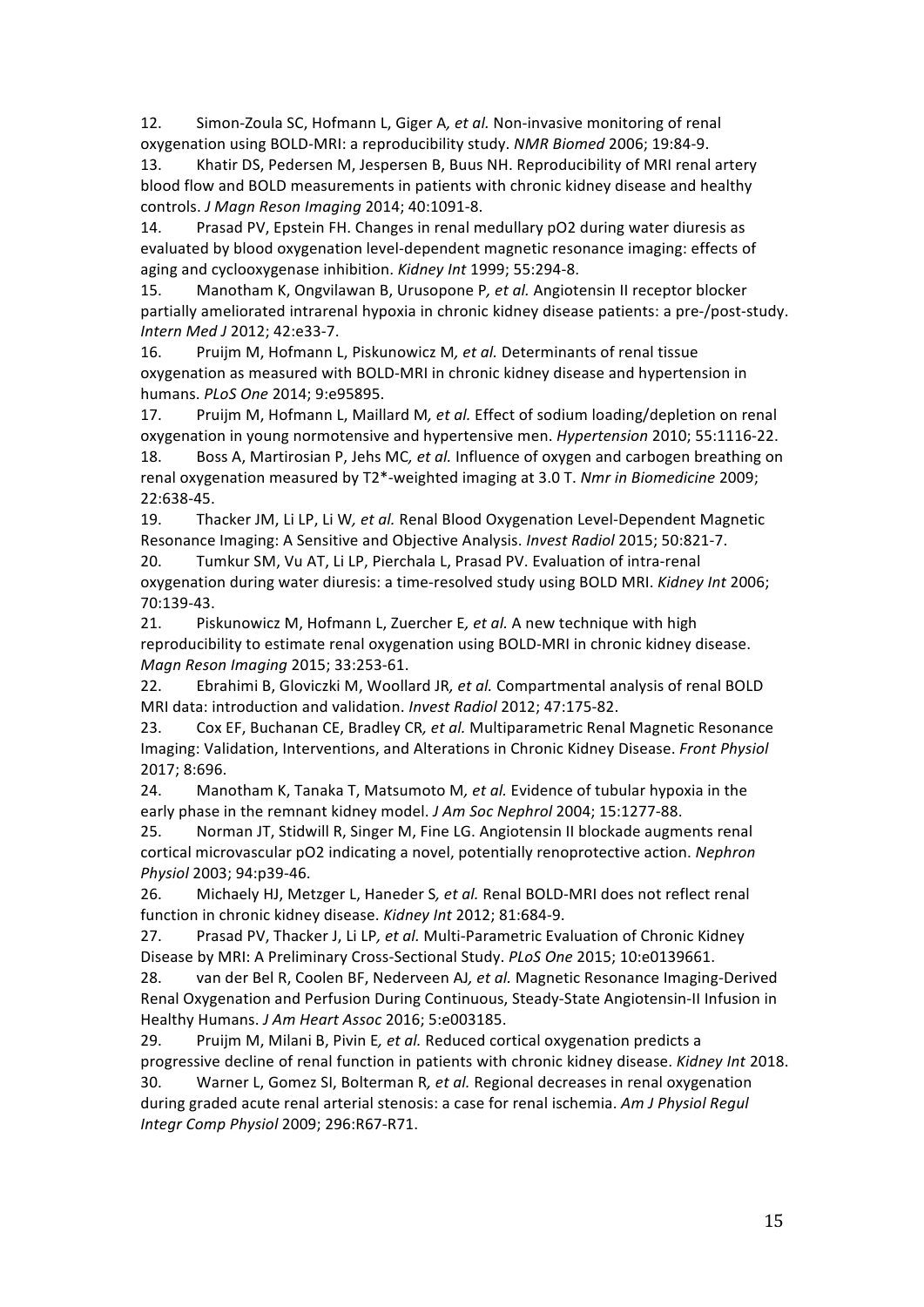31. Gloviczki ML, Glockner JF, Lerman LO, et al. Preserved oxygenation despite reduced blood flow in poststenotic kidneys in human atherosclerotic renal artery stenosis. *Hypertension* 2010; 55:961-6.

32. Herrmann SM, Saad A, Eirin A, et al. Differences in GFR and Tissue Oxygenation, and Interactions between Stenotic and Contralateral Kidneys in Unilateral Atherosclerotic Renovascular Disease. *Clin J Am Soc Nephrol* 2016; 11:458-69.

33. Gloviczki ML, Glockner JF, Crane JA, et al. Blood oxygen level-dependent magnetic resonance imaging identifies cortical hypoxia in severe renovascular disease. *Hypertension* 2011; 58:1066-72.

34. Gloviczki ML, Keddis MT, Garovic VD, et al. TGF expression and macrophage accumulation in atherosclerotic renal artery stenosis. *Clin J Am Soc Nephrol* 2013; 8:546-53. 35. Saad A, Wang W, Herrmann SM, et al. Atherosclerotic renal artery stenosis is

associated with elevated cell cycle arrest markers related to reduced renal blood flow and postcontrast hypoxia. *Nephrol Dial Transplant* 2016; 31:1855-63.

36. Saad A, Dietz AB, Herrmann SMS, et al. Autologous Mesenchymal Stem Cells Increase Cortical Perfusion in Renovascular Disease. *J Am Soc Nephrol* 2017; 28:2777-85. 37. Saad A, Herrmann SMS, Eirin A, et al. Phase 2a Clinical Trial of Mitochondrial Protection (Elamipretide) During Stent Revascularization in Patients With Atherosclerotic

Renal Artery Stenosis. *Circ Cardiovasc Interv* 2017; 10.

38. Textor SC, Glockner JF, Lerman LO, et al. The use of magnetic resonance to evaluate tissue oxygenation in renal artery stenosis. *J Am Soc Nephrol* 2008; 19:780-8.

39. Chrysochou C, Mendichovszky IA, Buckley DL, et al. BOLD imaging: a potential predictive biomarker of renal functional outcome following revascularization in atheromatous renovascular disease. Nephrol Dial Transplant 2012; 27:1013-9.

40. Sadowski EA, Fain SB, Alford SK, et al. Assessment of acute renal transplant rejection with blood oxygen level-dependent MR imaging: initial experience. *Radiology* 2005; 236:911-9.

41. Djamali A, Sadowski EA, Samaniego-Picota M, et al. Noninvasive assessment of early kidney allograft dysfunction by blood oxygen level-dependent magnetic resonance imaging. *Transplantation* 2006; 82:621-8.

42. Han F, Xiao W, Xu Y, et al. The significance of BOLD MRI in differentiation between renal transplant rejection and acute tubular necrosis. *Nephrol Dial Transplant* 2008; 23:2666-72.

43. Xiao W, Xu J, Wang Q, Xu Y, Zhang M. Functional evaluation of transplanted kidneys in normal function and acute rejection using BOLD MR imaging. *Eur J Radiol* 2012; 81:838-45.

44. Vermathen P, Binser T, Boesch C, Eisenberger U, Thoeny HC. Three-year follow-up of human transplanted kidneys by diffusion-weighted MRI and blood oxygenation leveldependent imaging. *J Magn Reson Imaging* 2012; 35:1133-8.

45. Hall ME, Rocco MV, Morgan TM, et al. Beta-Blocker Use Is Associated with Higher Renal Tissue Oxygenation in Hypertensive Patients Suspected of Renal Artery Stenosis. *Cardiorenal Med* 2016; 6:261-8.

46. Schachinger H, Klarhofer M, Linder L, Drewe J, Scheffler K. Angiotensin II decreases the renal MRI blood oxygenation level-dependent signal. *Hypertension* 2006; 47:1062-6.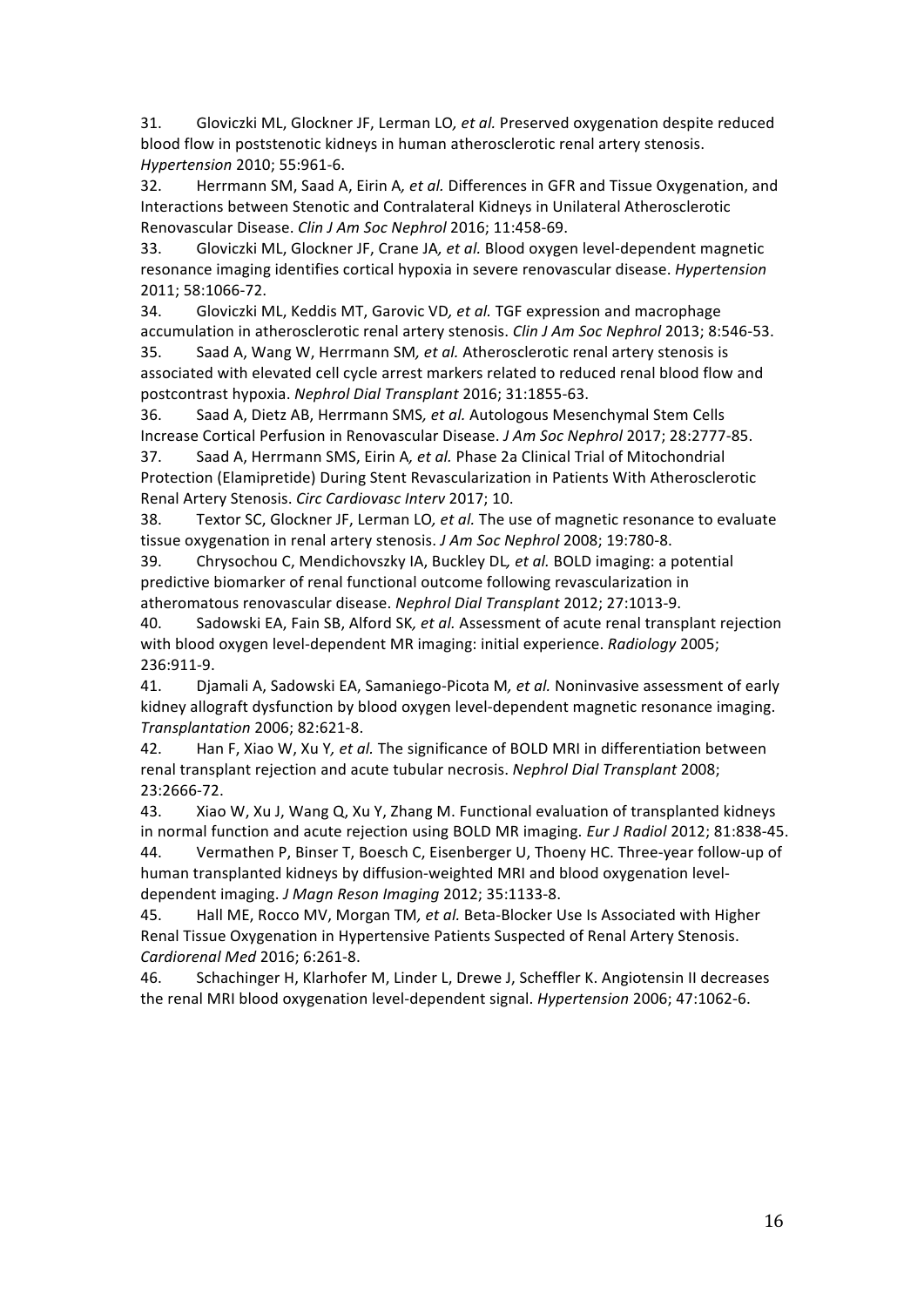## **Figure legends:**

Figure 1: Examples of different ways to analyze the images obtained with BOLD-MRI. A) small ROI (region of interest, ROI) technique. B) Twelve layer concentric objects (TLCO) technique. C) R2\* profile: the curve links the mean R2\* value of each of twelve layers shown under B, and the red line depicts its steepness. D) Fractional tissue hypoxia. E) Compartmental method.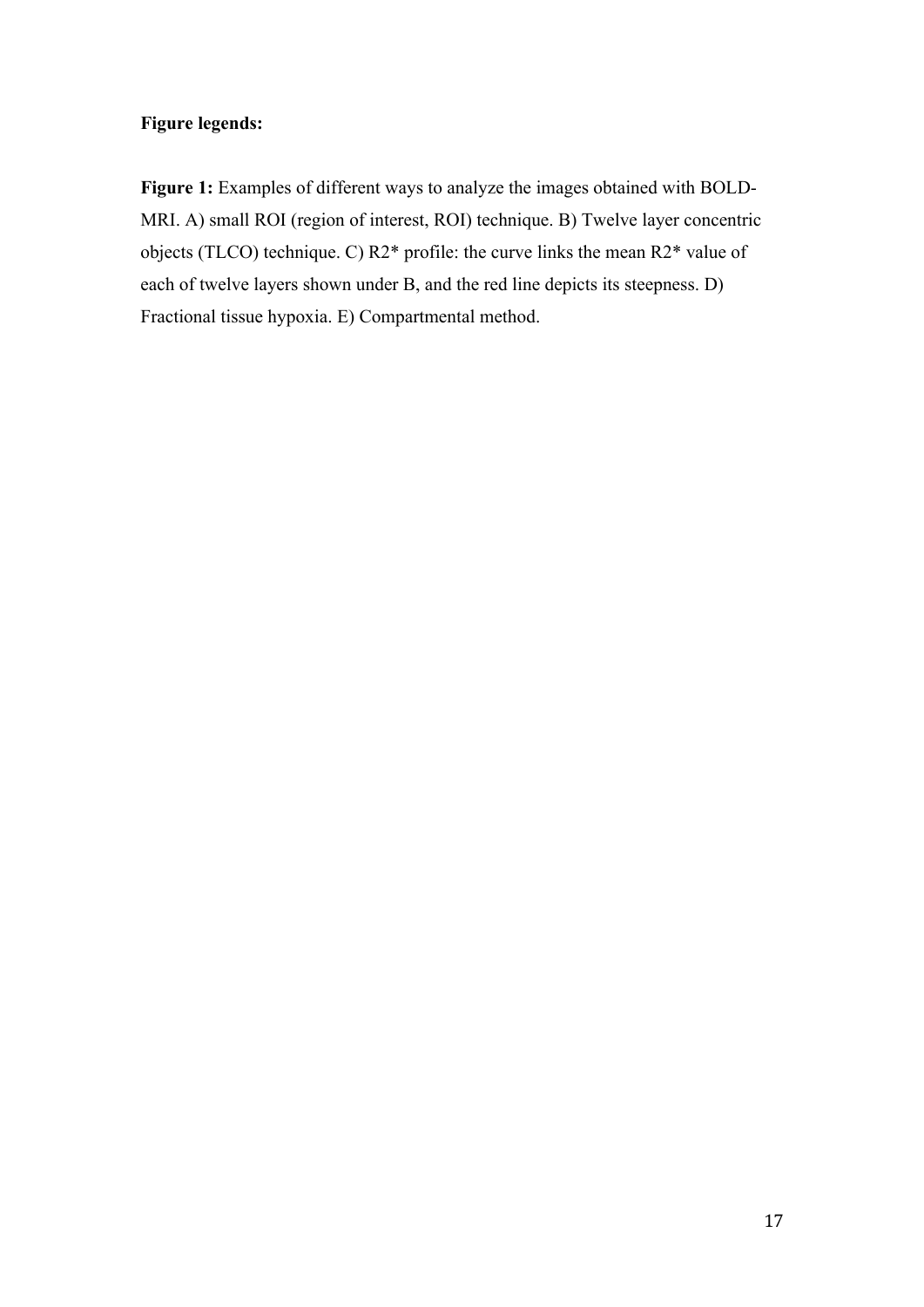| Technique                                                     | Principle                                                                                                                                                                                                       | Strengths                                                                                                                                                                                                                                                  | Weakness                                                                                                                                                                           |
|---------------------------------------------------------------|-----------------------------------------------------------------------------------------------------------------------------------------------------------------------------------------------------------------|------------------------------------------------------------------------------------------------------------------------------------------------------------------------------------------------------------------------------------------------------------|------------------------------------------------------------------------------------------------------------------------------------------------------------------------------------|
| <b>ROI</b>                                                    | Manual placement of circles (called<br>regions of interest, ROIs, 20-40 voxels<br>each) in cortex and medulla                                                                                                   | - Provides separate information on<br>cortical and medullary R2*<br>- Most frequently used method,<br>easy to perform                                                                                                                                      | - Difficult to differentiate cortex from<br>medulla in advanced CKD<br>- Low reproducibility in CKD<br>- Medullary ROI selection may be<br>skewed by hypoxic regions in the cortex |
| Fractional hypoxia                                            | Reports the percentage of R2 <sup>*</sup> values<br>of manually selected renal<br>parenchyma above a certain threshold<br>(usually 30 s <sup>-1</sup> or >2.5 standard<br>deviations above the average $R2^*$ ) | This parameter is easily<br>understood by clinicians                                                                                                                                                                                                       | - The threshold for hypoxia is artificial<br>- No formal assessment of medullary<br>hypoxia                                                                                        |
| Compartmental<br>method                                       | The heterogeneity of renal<br>oxygenation and its gamma<br>distribution of $R2^*$ values is used to<br>differentiate medulla from the cortex                                                                    | - Smaller inter-observer variability<br>than classical ROI technique<br>- Allows analysis of separate<br>cortical and medullary response to<br>drug challenge                                                                                              | - Vulnerable to abdominal susceptibility<br>artefact<br>- Inaccurate estimation in advanced<br><b>CKD</b>                                                                          |
| TLCO (Twelve<br>layer concentric<br>objects) or onion<br>peel | Division of renal parenchyma from<br>each slice in twelve layers of equal<br>thickness, reporting mean R2 <sup>*</sup> of each<br>layer                                                                         | - Semi-automatic procedure with<br>lowest inter-observer variability<br>- Large surface of renal<br>parenchyma analyzed<br>- The steepness of the slope of the<br>R2* curve connecting mean values<br>of each layer depends less of<br>absolute R2* values | - No formal anatomic distinction<br>between cortex and medulla                                                                                                                     |